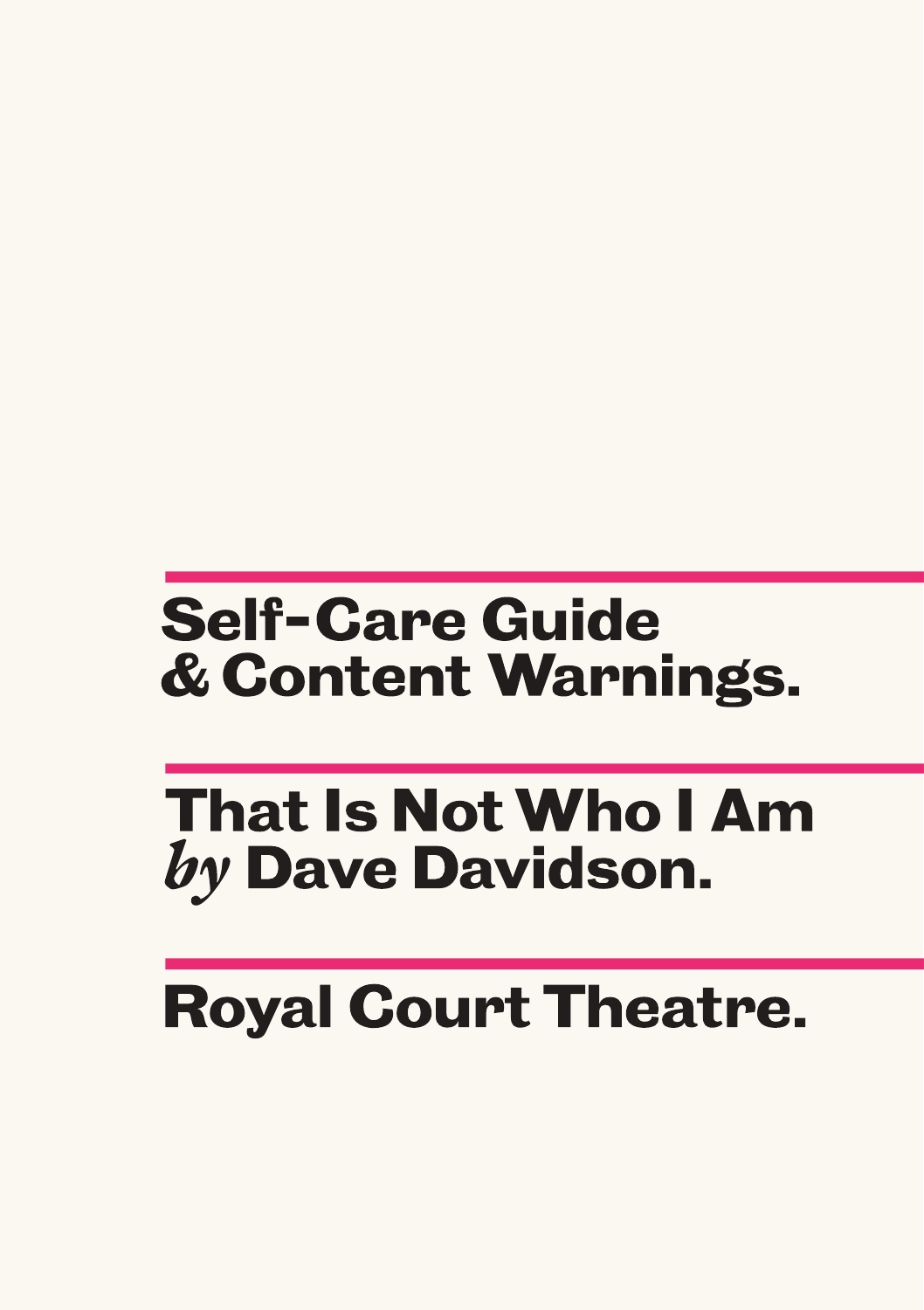## **Self-Care Guide: That Is Not Who I Am.**

This document has been designed to support audiences attending performances of That Is Not Who I Am, 10th Jun.—16th Jul. 2022. This show might be challenging to engage with due to its themes and content.

It is a writer's intention to make us, the audience, believe that what we are seeing on stage is real. This can be exciting, confusing and at times challenging.

For some of us, we need more context of what we are about to see to feel safe, so we've created this document for those who would be comfortable with more information.

We hope the information and resources in this document will help audiences experiencing the show, and support planning for anyone who may be concerned about their visit.

#### **Contents**

- 1. Content warnings
- 2. Helplines & support
- 3. Self-care suggestions
- 4. Thanks & about self-care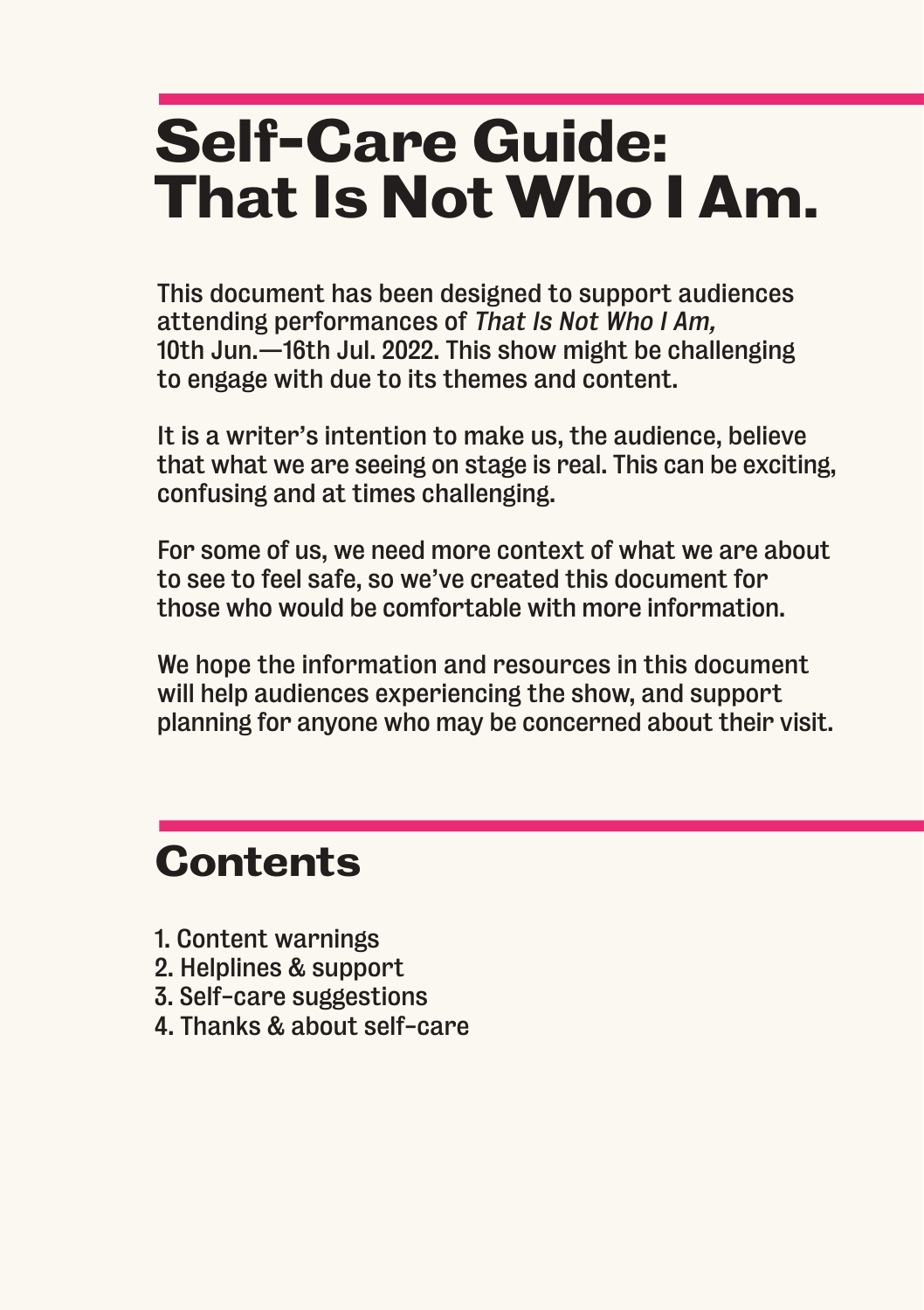# **Content warnings**

- Recorded gunshots
- Blood
- Allusion to suicide and homicide
- Reference to the effects of COVID 19
- Scenes of a sexual nature
- References to sex trafficking and prison
- Use of recreational drugs
- Violence
- Coercive control
- Violence against a pregnant woman

Age recommendation: 14+.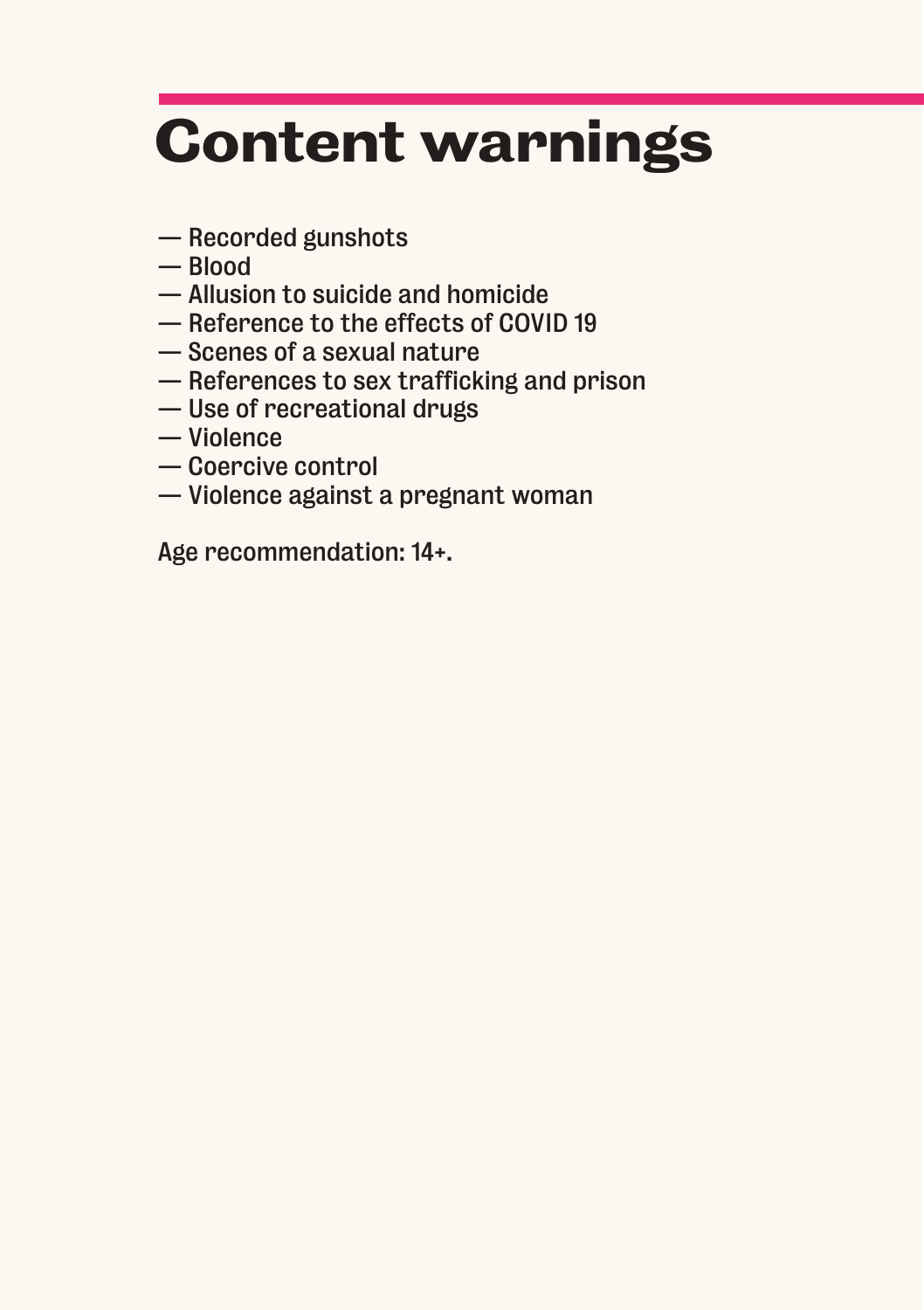# **Helplines & support**

There are references to suicide in the production.

If you're affected by the show's themes and need support, or just want someone to chat to, you can call **Samaritans on 116 123** any time 24/7 for free.

If you prefer to text, the UK has a free 24/7 service: just text **SHOUT to 85258.**

If you don't need immediate support but would like to learn more about mental health and services that may be available for yourself or someone you know, we'd recommend looking into the organisation **MIND**.

#### **MIND**

https://www.mind.org.uk/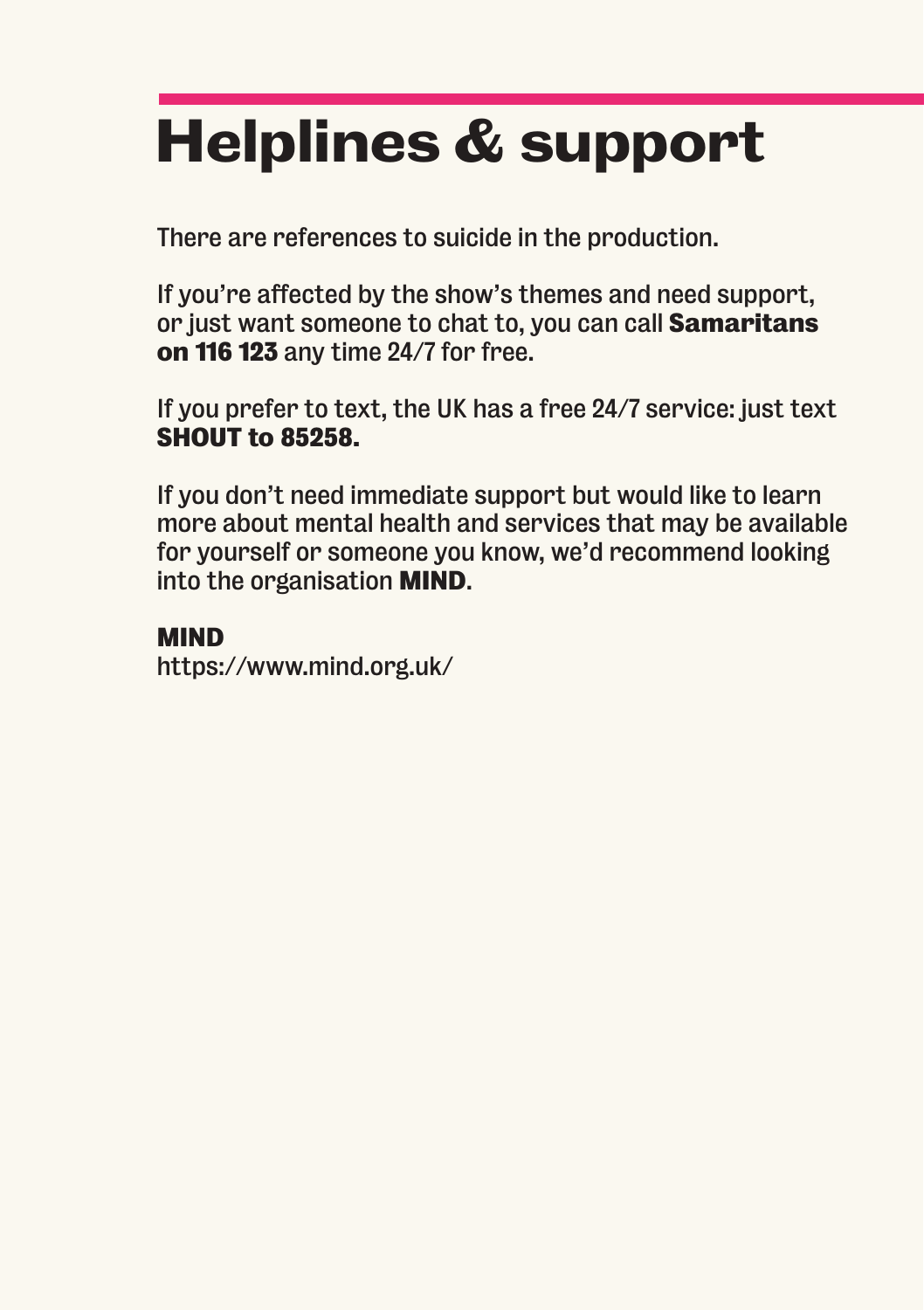# **Self-care suggestions**

If you're concerned about attending the show, there are a few things we'd suggest that might help.

- Read the content warnings before deciding to see the show.
- Come with a friend: It might be worth seeing if you can book to see the show with a friend, family member or someone you trust.
- During the performance: you're welcome to leave the auditorium at any point. The venue's bar will remain open during and after the show and the performance will be visible on a TV screen should anyone wish to view the show without being inside the darkened auditorium. If you've found the show distressing, we'd suggest talk to someone you're with, calling a friend, or contacting one of the support services listed on the previous page.